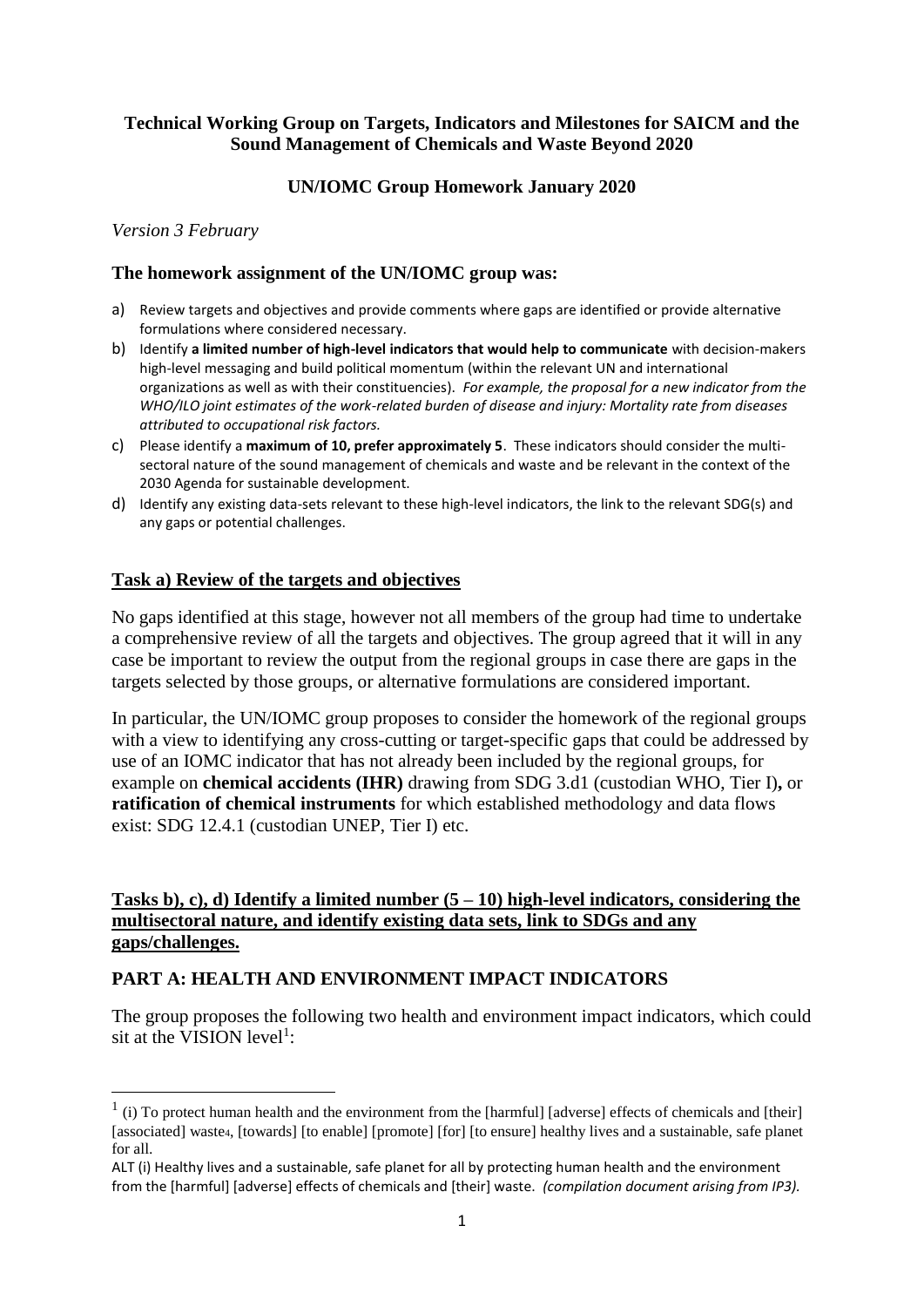## **1. Burden of disease attributable to chemicals**

Methodology and data custodian: World Health Organization.

Availability of methodology and data: Established and data already periodically published. Latest publications (2012 and 2016 data, published in 2016 and 2018 respectively): <https://www.who.int/ipcs/publications/chemicals-public-health-impact/en/>

Feasible to update on an annual basis. Baseline for 2020 can be published.

Dissagregation: available by disease outcome, deaths, DALYs (disability-adjusted life years), country, sex, age. A number of occupational exposures are already included (e.g. poisoning, carcinogens, particulates). Also included is the data for SDG 3.9.3 mortality from unintentional poisoning.

Gaps/challenges/future work: Methodologies for inclusion of additional chemical exposures (currently limited to a small number of exposures for which data are available). Methodology to better dissagregate data for occupational exposures.

## **2. Burden of pollution on the environment**

Methodology and data custodian: United Nations Environment Programme

Availability of methodology and data: The indicator will have various components. Methodologies have been established for a number of these components as classified under the Inter-Agency and Expert Group on SDG Indicators (IAEG-SDGs). Several are Tier II indicators implying that data availability is limited. Capacity support for data collection and analysis will need to be provided to countries. Methodology and metadata/ formulas need to be developed for the full (composite) indicator.

Feasibility to update every two years need to be confirmed. Baseline for 2020 can be published for a number of components.

Disaggregation: Available by exposure to pollution per ecosystem/ habitat type (freshwater, marine, land and air) and some disaggregation to reflect proxies for loss of biodiversity. Components of this indicator could be mirrored/ complement elements in the post-2020 biodiversity framework that is currently under development. Where possible data will be disaggregated by gender and/or vulnerable group.

Gaps/ challenges/ future work: Some flexibility is needed for the development of the indicator framework as a number of important processes may provide new opportunities (such as the further development of SDG indicators and the post-2020 biodiversity framework) and to consider aspects in the longer term beyond 2030. Current methodologies and data sets focus on only a limited number of chemicals/ forms of pollution. Methodologies for inclusion of additional forms of chemicals and waste exposure or trends are needed to complement these and provide a more robust picture of pollution trends in the environment related to the management of chemicals and waste. As much as possible, these should be drawn from existing indicator frameworks and associated data flows, such as those for the SDGs and MEAs, including monitoring programmes. Relevant SDG indicators include those under targets 3.9, 6.3, 11.6, 12, 14.1 and 15.5, among others. A more in-depth analysis of SDG indicator methodologies may provide further insight in relevant sub-indicators that are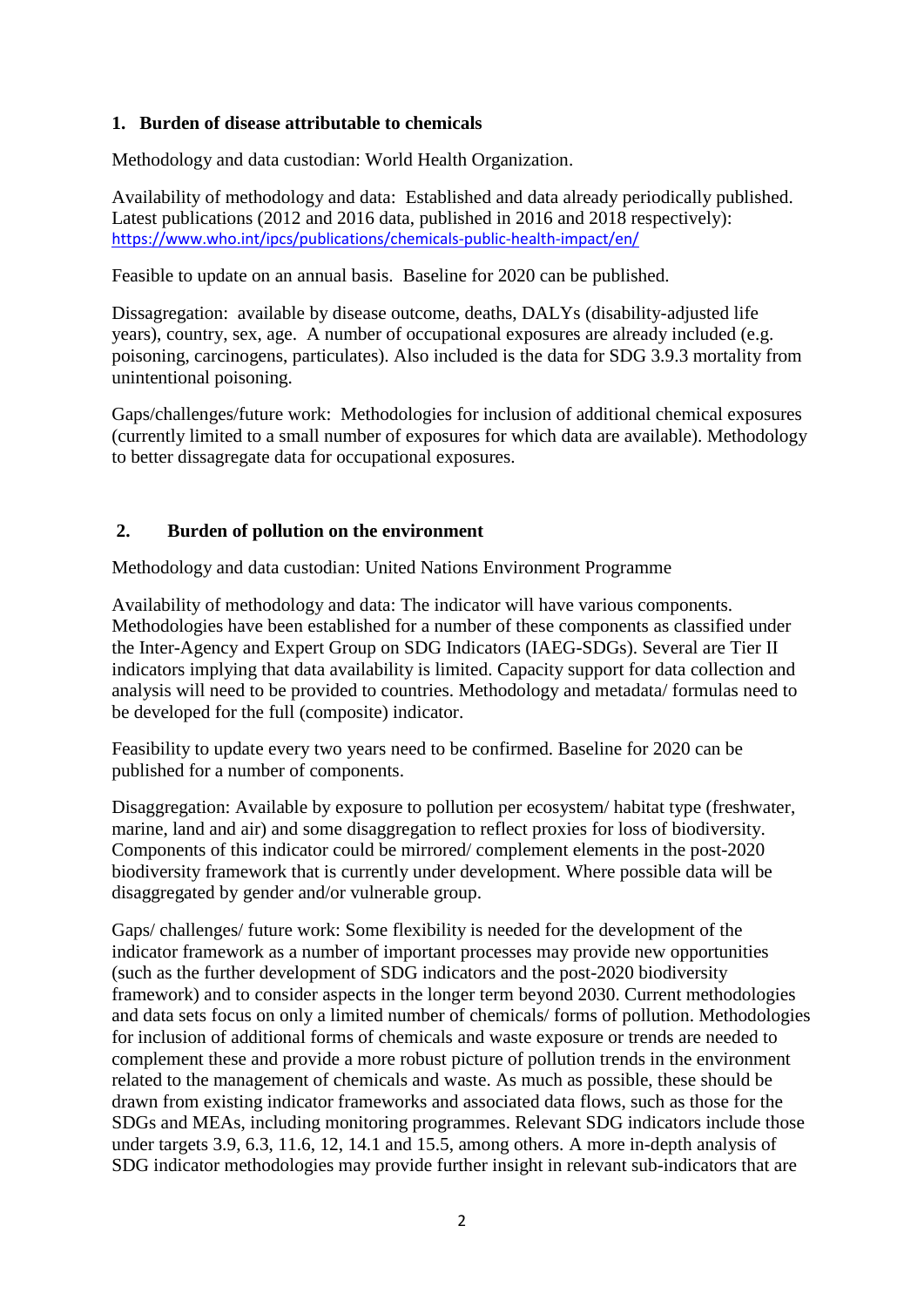used to build the full SDG indicators. It should be noted that many of the relevant SDG indicators are currently classified as Tier  $II^2$ , meaning that they are conceptually clear, have an established methodology and standards are available, but data are not regularly produced by countries. Capacity support will therefore be needed to assist countries for regular data collection, analysis and reporting. This would also be relevant for any new sub-indicators that may be proposed in the context of the new framework.

# **PART B: ADDITIONAL HIGH-LEVEL CROSS-CUTTING INDICATORS**

The group proposes the following additional high-level indicators which are cross-cutting, across a number of targets:

## **3. Number of countries that have legislation in place to manage industrial and consumer chemicals**

A detailed proposal for the above indicator, to fill a key gap in current global indicators, was provided at OEWG3, and is contained in SAICM/OEWG.3/INF/18.<sup>3</sup>

In summary, to complement the impact of the GHS for the reduction of risks from industrial and consumer chemicals, many countries have implemented legislation allowing them to prioritise chemicals for risk management, perform a risk assessment on priority chemicals and implement, if needed, risk reduction measures based on the outcome of the risk assessment. Unfortunately, many countries still lack such legislation for industrial and consumer chemicals and cannot manage the risks of chemicals that have been recognised as needing risk reduction measures in other countries (e.g. chemicals listed on Annex III of the Rotterdam Convention).

It is proposed that the indicator counts countries that have implemented a legislatively mandated management system that covers a number of technical elements, such as data gathering, risk assessment and risk management. Developing risk assessments for individual chemicals or groups of chemicals requires considerable expertise and resources. To save resources it is important that countries cooperate and as much as possible and use what has already been performed in other countries. It is therefore proposed that countries also qualify if they implement risk management measures based on:

• risk assessments (fully or partially) performed in other countries;

• screening risk assessments; or

**.** 

• generic risk assessments (e.g. certain combinations of hazards and uses for which a high probability of risk for human health or the environment is predicted, such as carcinogens in certain consumer preparations).

Methodology and data custodian: OECD

<sup>&</sup>lt;sup>2</sup> Tier Classification for Global SDG Indicators – 11 December 2019 update

<sup>3</sup> [http://www.saicm.org/Portals/12/Documents/meetings/OEWG3/inf/OEWG3-INF-18\\_additional\\_IOMC](http://www.saicm.org/Portals/12/Documents/meetings/OEWG3/inf/OEWG3-INF-18_additional_IOMC-indicator-.pdf)[indicator-.pdf](http://www.saicm.org/Portals/12/Documents/meetings/OEWG3/inf/OEWG3-INF-18_additional_IOMC-indicator-.pdf)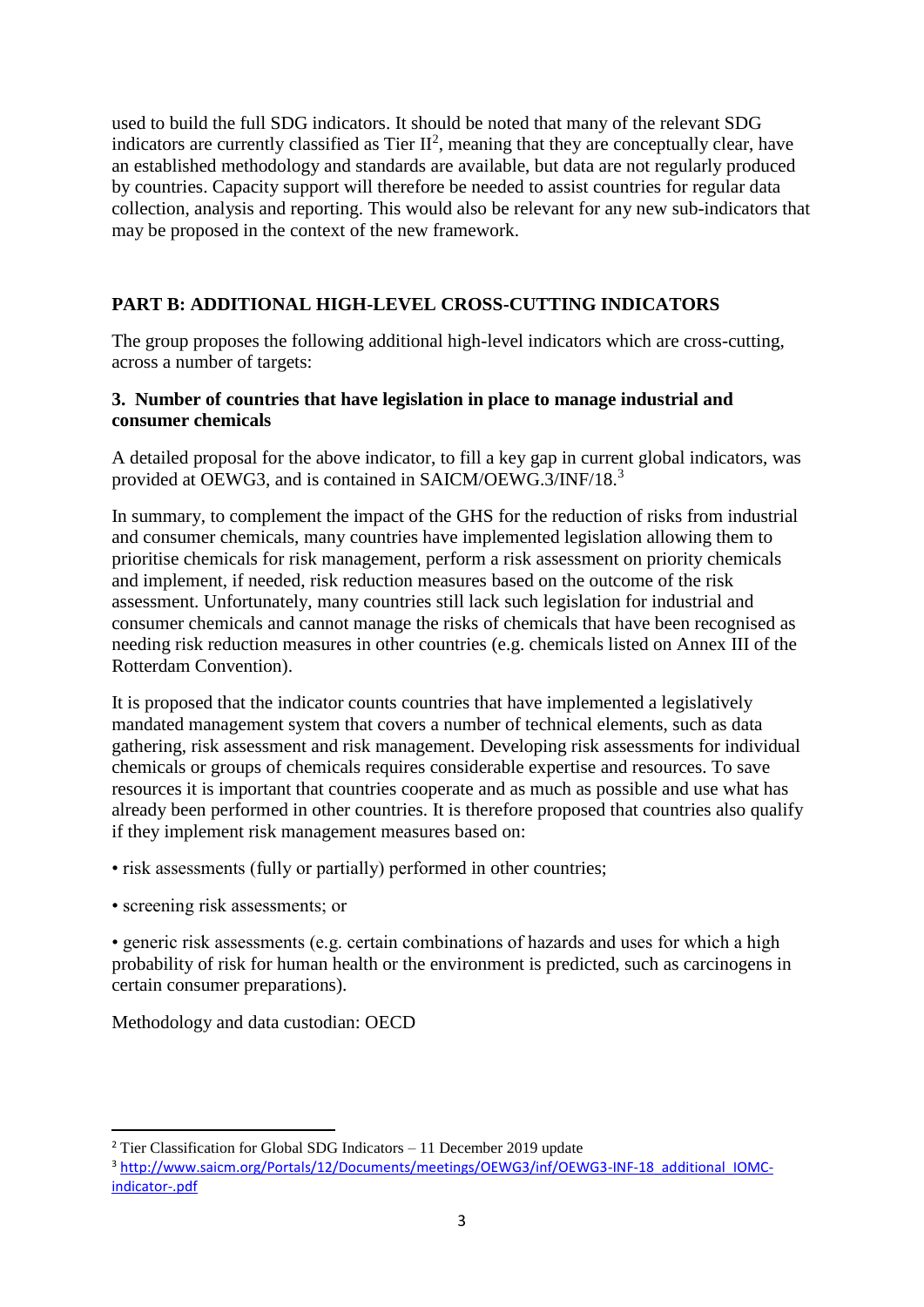## **4. Implementation of the GHS**

Implementation of the GHS provides a unique opportunity to show multi-sectoral and multistakeholder work, with ILO, OECD, WHO, UNIDO, FAO, UNEP and UNITAR (and others, at least indirectly) running activities on this, as are governments, industry stakeholders, trade unions and NGOs.

A developing "coalition" under the GHS global partnership (ILO/OECD/UNITAR) is also bringing together stakeholders in order to promote implementation of the GHS. As such, there is a great opportunity for us to "succeed" against the proposed target (Alt 1 A.3: By 20XX [legal requirements] to implement the GHS have been adopted in countries) which can be a source for communication and highlighting. Some stakeholders, notably ECHA, have shown various tools to communicate the value of the GHS to consumers, and this could be utilized.

The implementation of the GHS is already an established indicator. More attention to the topic will provide more resources. In turn, this will allow for greater tracking of numbers of implementation. The data can be gathered periodically and regularly.

### **5. Countries which have implemented pesticide legislation based on the FAO/WHO International Code of Conduct**

The group noted the lack of agriculture-related indicators in the current proposals. As such, the above is proposed.

This shows good cross-sector collaboration and is well-established. Furthermore, it represents key sectors that can easily be communicated and which relate to some of the largest sectors (health, labour, agriculture and environment), economic/sustainable development, and is applicable to all countries, notably least developed countries (thus, easily intersects with the SDGs), and with other relevant stakeholders.

The indicator is an already-established IOMC indicator.

### **6. Industry involvement**

A key element to increasing levels of success in the new instrument will be the engagement with and contribution of the private sector. Possible high-level indicators could be:

Number of companies that implement sound management of chemicals/ responsible care policies- *this could be made broader to "… that implement broadly-accepted standards"*

Number of governments and the private sector applying extended producer responsibility (EPR)

These are key developing themes under the beyond 2020 framework, and thus could be key indicators. EPRs are valuable to policy makers and also engage with the public, increasing awareness of consumption and waste. Similarly, it helps with the waste element of the framework (without needing to define/decide on the scope of waste).

The indicator would seem to be easy to establish. The indicator could draw from SDG 12.6.1 'Number of companies publishing sustainability reports' (custodian: UNEP/ UNCTAD, Tier II) and the Global Reporting Initiative.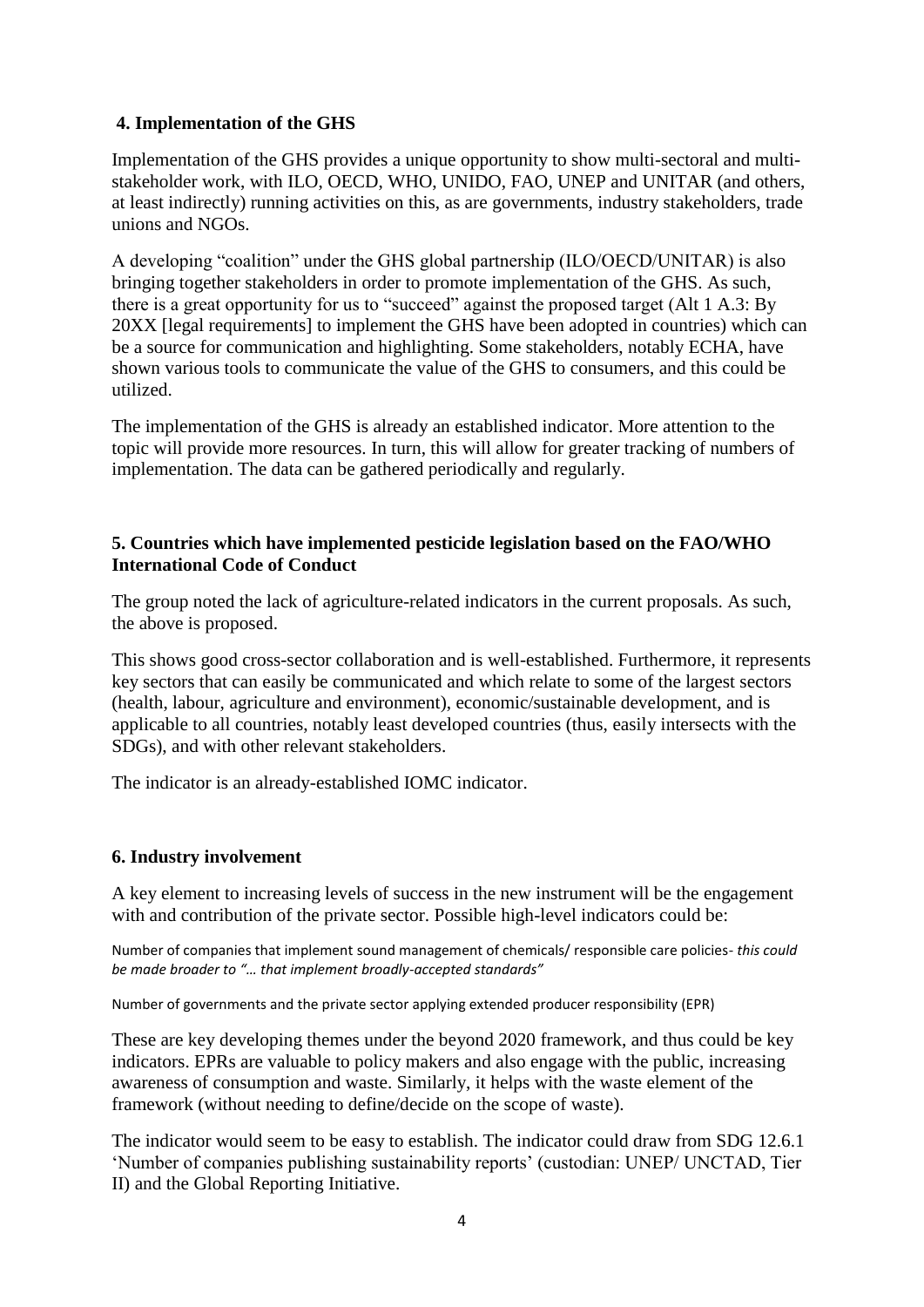## **7. Waste-related indicators**

To anticipate the inclusion of waste in the new indicator framework, it is suggested that indicators will include those that can be drawn from the suite of waste-related SDG indicators, and components therein, as relevant: 12.4.2 on hazardous waste (custodians UNSD/UNEP – partners OECD, Eurostat, UNU); 12.5.1 on recycling rate (custodians UNSD/UNEP, partners OECD/Eurostat/UNU, Tier III), 11.6.1 urban solid waste (custodian UN-Habitat, Tier II), and SDG 12.3.1a on food loss (FAO, Tier II) and 12.3.1.b food waste (UNEP, Tier II). Further work is needed to identify what the relevant elements are in this indicator suite for the new framework. The established waste-related SDG indicators embed a cross-sectoral approach and can provide further opportunities to foster cross-sectoral and multi-stakeholder collaboration.

### **8. Proportion of the sectors and stakeholders participating in the ICCM and its subsidiary bodies including the bureau and regional meetings.**

The group proposes the above indicator relating to multisectoral and multistakeholder engagement in the beyond 2020 platform.

Rationale/Gaps/challenges: This indicator is proposed due to the considerable and sustained debate about the level of engagement in SAICM and the efforts being made to address this through multiple references in the text. A measure of whether this is being successful is needed. However it is recognized that this indicator will not capture the engagement of the sectors and stakeholders in actually implementing sound chemicals and waste management activities.

Data custodian: SAICM Secretariat.

**.** 

Dissagregation: by sector and stakeholder group as defined in the text<sup>4</sup>; by meeting type (ICCM, bureau, regional meeting/region, gender, vulnerable groups etc).

Periodicity: published annually on the SAICM website.

### **9. Funding mobilised by governments, industry, IGOs, and civil society through mainstreaming to promote the sound management of chemicals and waste**

A key element of the new framework is obtaining political awareness, and raising the profile. A key indicator could therefore be level of funding provided for this work. In climate change, there are high profile commitments of funding (I note an OECD document: "This work was undertaken in response to a request to provide analytical support to the preparation by

<sup>&</sup>lt;sup>4</sup> Sectors are understood to include, but not be limited to, agriculture, environment, health, education, finance, development, construction and labour.

Stakeholders include [but are not limited to] Governments, regional economic integration organizations, intergovernmental organizations, civil society, industries, businesses, the financial sector, development banks, academia, workers, retailers and individuals. (*compilation document arising from IP3)*